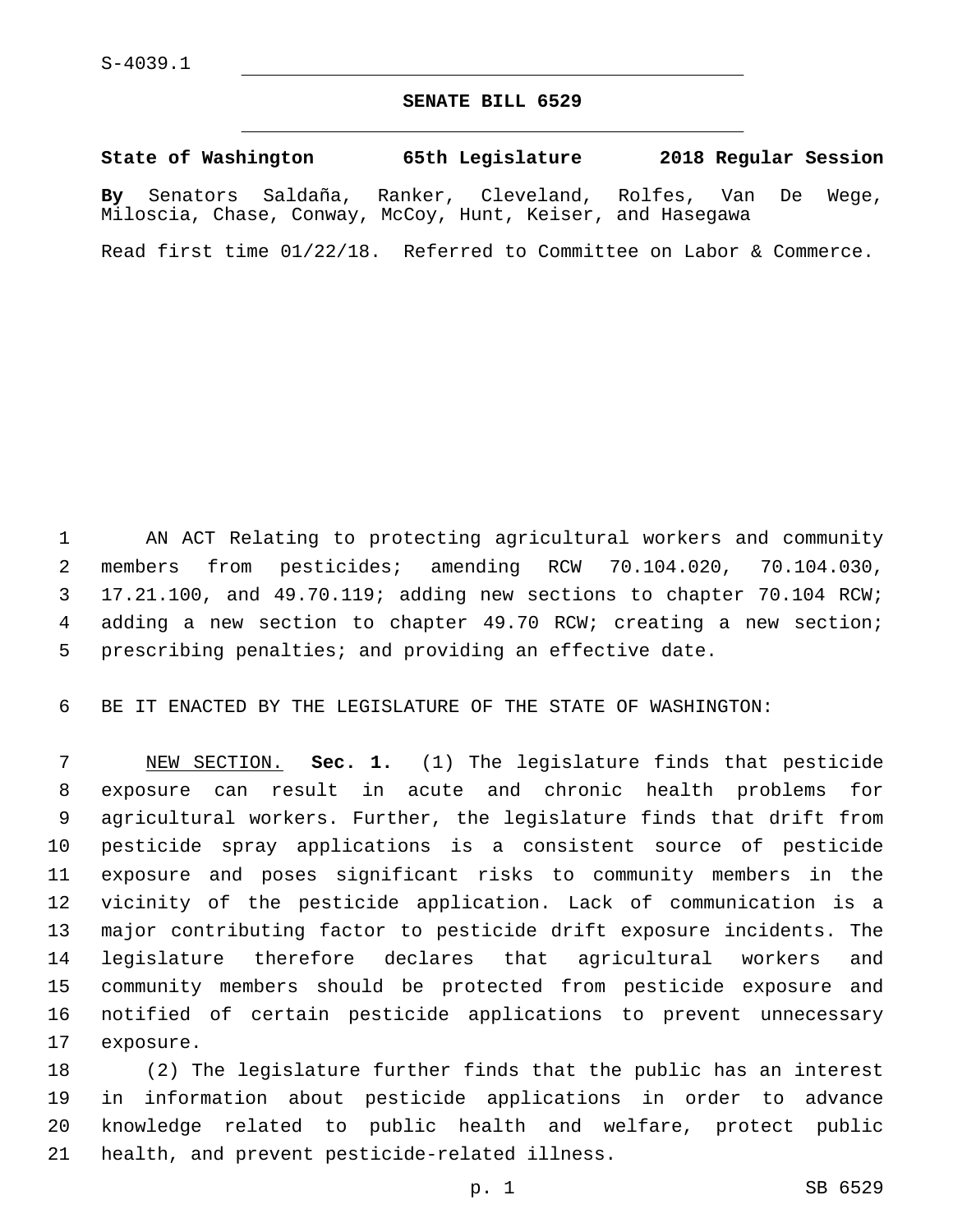- **Sec. 2.** RCW 70.104.020 and 2009 c 549 s 1026 are each amended to 2 read as follows:
- ((For the purposes of this chapter)) The definitions in this section apply throughout this chapter unless the context clearly requires otherwise.
- (1) "Adjacent property" means any property located within one-quarter mile distance from the intended pesticide application.
- 

(2) "Department" means the department of health.

 (3) "Person" means an individual, corporation, estate, trust, partnership, association, joint venture, governmental subdivision or 11 agency, or any other legal or commercial entity.

12 (4) "Pesticide" means, but is not limited to:

 $((+1))$   $(a)$  Any substance or mixture of substances intended to prevent, destroy, control, repel, or mitigate any insect, rodent, nematode, snail, slug, fungus, weed and any other form of plant or animal life or virus, except virus on or in a living human being or other animal, which is normally considered to be a pest or which the director of agriculture may declare to be a pest; or

19 ( $(\frac{2}{2})$ ) (b) Any substance or mixture of substances intended to be used as a plant regulator, defoliant or desiccant; or

- $((+3))$   $(c)$  Any spray adjuvant, such as a wetting agent, spreading agent, deposit builder, adhesive, emulsifying agent, deflocculating agent, water modifier, or similar agent with or without toxic properties of its own intended to be used with any other pesticide as an aid to the application or effect thereof, and sold in a package or container separate from that of the pesticide 27 with which it is to be used; or
- ( $(44)$ )) (d) Any fungicide, rodenticide, herbicide, insecticide, 29 and nematocide.
- (5) "Pesticide drift" means the movement of pesticide through the air away from the intended target.
- (6) "Pesticide user" means a person who applies pesticides by aerial application, air-blast sprayer, or fumigation, or who causes pesticides to be applied by these methods.
- (7) "Restricted-entry interval" means the time after the end of a pesticide application during which entry into the treated area is restricted, as indicated on the pesticide label.
- **Sec. 3.** RCW 70.104.030 and 2009 c 495 s 10 are each amended to read as follows:39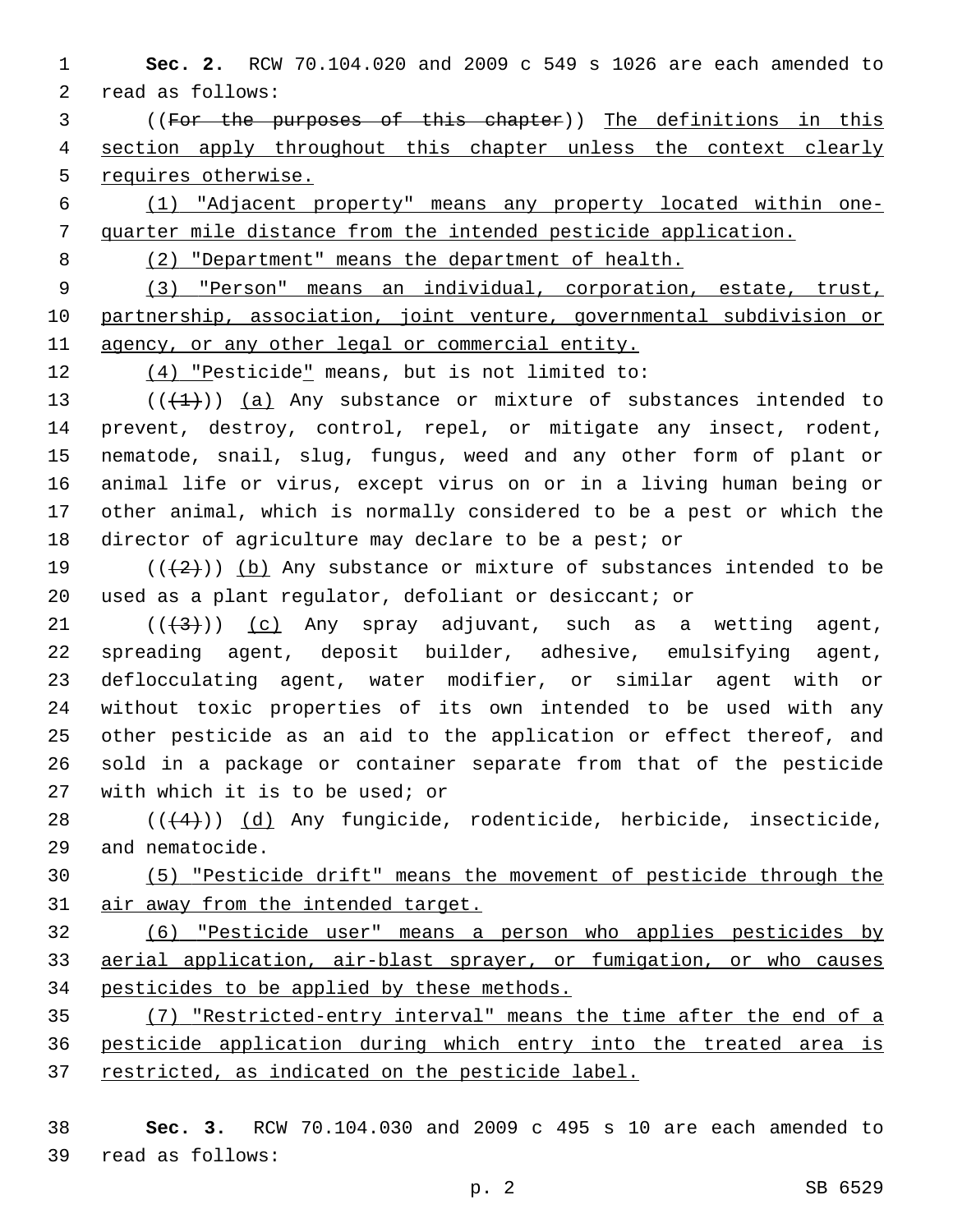(1) The department of health may investigate all suspected human cases of pesticide poisoning and such cases of suspected pesticide poisoning of animals that may relate to human illness. The department shall establish time periods by rule to determine investigation response time. Time periods shall range from immediate to forty-eight hours to initiate an investigation, depending on the severity of the 7 case or suspected case of pesticide poisoning.

 In order to adequately investigate such cases, the department 9 shall have the power to:

 (a) Take all necessary samples and human or animal tissue specimens for diagnostic purposes: PROVIDED, That tissue, if taken from a living human, shall be taken from a living human only with the 13 consent of a person legally qualified to give such consent;

 (b) Secure any and all such information as may be necessary to adequately determine the nature and causes of any case of pesticide 16 poisoning.

 (2) The department shall immediately notify the department of agriculture, the department of labor and industries, and other appropriate agencies of the results of its investigation for such action as the other departments or agencies deem appropriate. The notification of such investigations and their results may include recommendations for further action by the appropriate department or 23 agency.

 (3) The department may investigate and assess a civil fine in accordance with RCW 43.70.095 for violation of section 7 of this act. A civil fine issued under this section may not exceed seven thousand five hundred dollars.

 **Sec. 4.** RCW 17.21.100 and 2011 c 103 s 37 are each amended to read as follows:29

 (1) Certified applicators licensed under the provisions of this chapter, persons required to be licensed under this chapter, all persons applying pesticides to more than one acre of agricultural land in a calendar year, including public entities engaged in roadside spraying of pesticides, and all other persons making landscape applications of pesticides to types of property listed in RCW 17.21.410(1) (b), (c), (d), and (e), shall keep records for each application which shall include the following information:

(a) The location of the land where the pesticide was applied;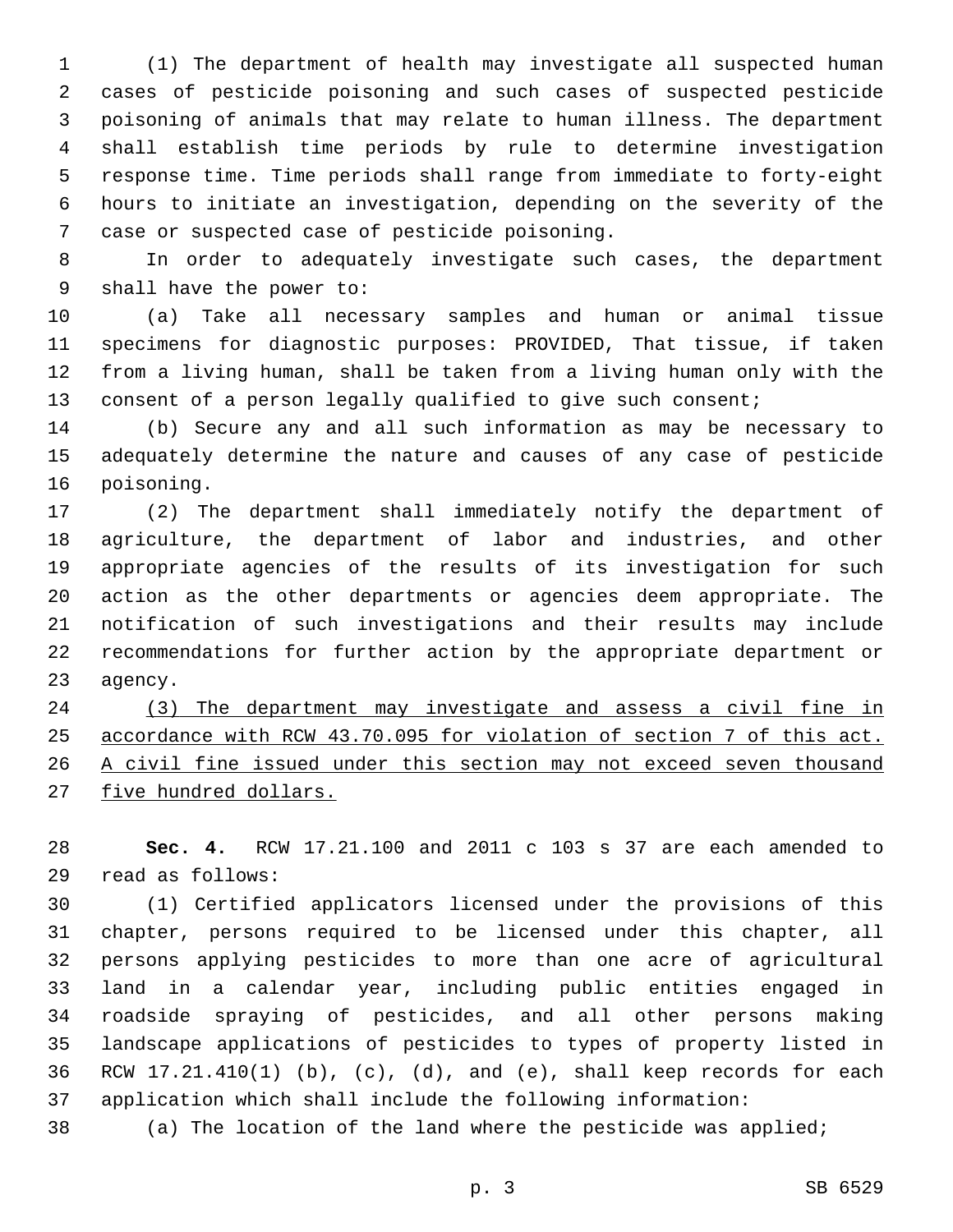(b) The year, month, day and beginning and ending time of the application of the pesticide each day the pesticide was applied;

 (c) The product name used on the registered label and the United States environmental protection agency registration number, if 5 applicable, of the pesticide which was applied;

(d) The crop or site to which the pesticide was applied;

 (e) The amount of pesticide applied per acre or other appropriate 8 measure;

(f) The concentration of pesticide that was applied;

 (g) The number of acres, or other appropriate measure, to which 11 the pesticide was applied;

 (h) The licensed applicator's name, address, and telephone number and the name of the individual or individuals making the application 14 and their license number, if applicable;

 (i) The direction and estimated velocity of the wind during the 16 time the pesticide was applied. This subsection  $(1)(i)$  shall not apply to applications of baits in bait stations and pesticide 18 applications within structures; and

 (j) Any other reasonable information required by the director in 20 rule.

 (2)(a) The required information shall be recorded on the same day 22 that a pesticide is applied.

 (b) A commercial pesticide applicator who applies a pesticide to an agricultural crop or agricultural lands shall provide a copy of the records required under subsection (1) of this section for the application to the owner, or to the lessee if applied on behalf of the lessee, of the lands to which the pesticide is applied. Records provided by a commercial pesticide applicator to the owner or lessee of agricultural lands under this subsection need not be provided on a 30 form adopted by the department.

 (3) The records required under this section shall be maintained and preserved by the licensed pesticide applicator or such other person or entity applying the pesticides for no less than seven years from the date of the application of the pesticide to which such records refer. If the pesticide was applied by a commercial pesticide applicator to the agricultural crop or agricultural lands of a person who employs one or more employees, as "employee" is defined in RCW 49.70.020, the records shall also be kept by the employer for a period of seven years from the date of the application of the 40 pesticide to which the records refer.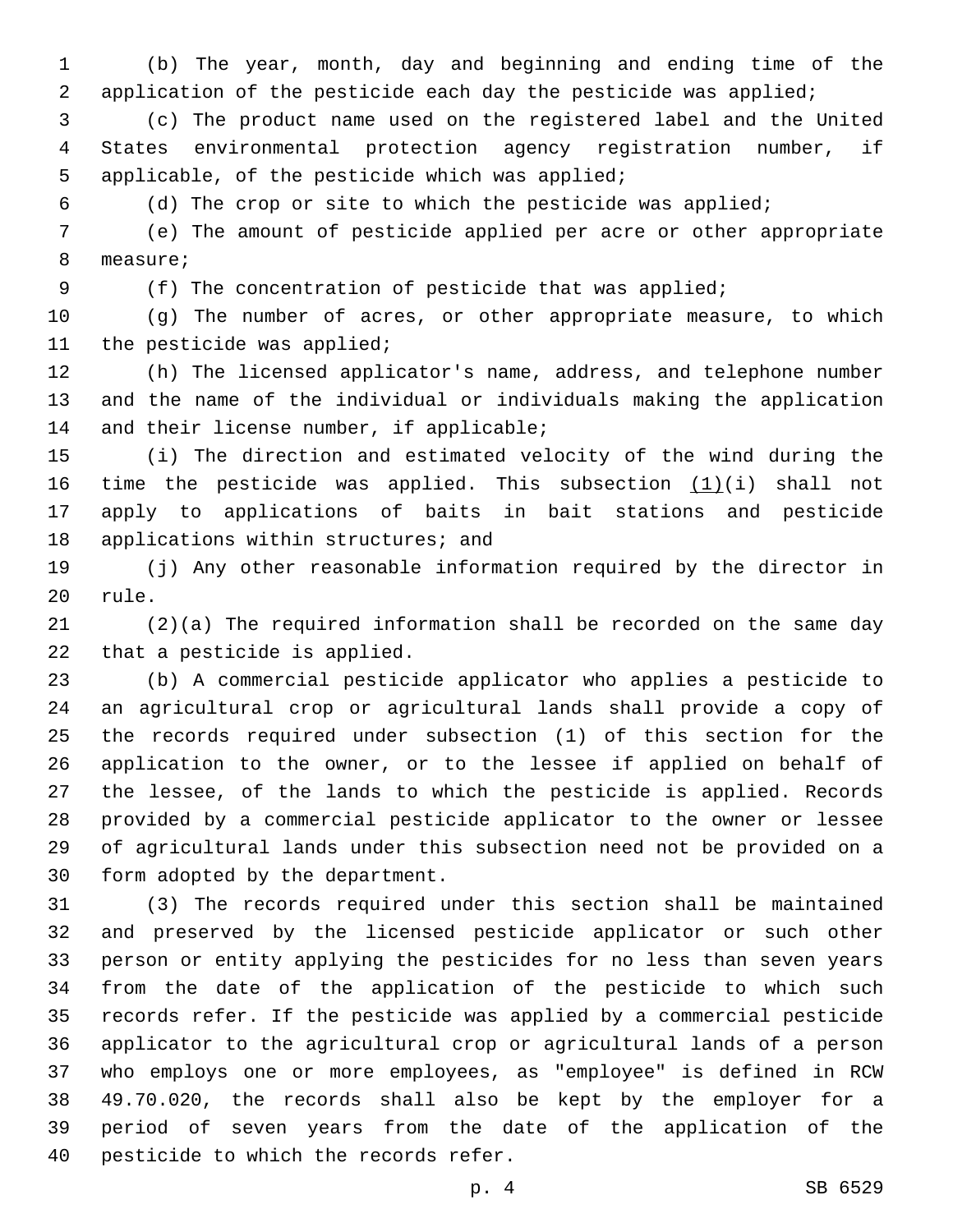(4)(a) The pesticide records shall be readily accessible to the department for inspection. Copies of the records shall be provided on request to: The department; the department of labor and industries; treating health care personnel initiating diagnostic testing or therapy for a patient with a suspected case of pesticide poisoning; the department of health; and, in the case of an industrial insurance claim filed under Title 51 RCW with the department of labor and industries, the employee or the employee's designated representative. In addition, the director may require the submission of the records on a routine basis within thirty days of the application of any restricted use pesticide in prescribed areas controlling the use of the restricted use pesticide. When a request for records is made under this subsection by treating health care personnel and the record is required for determining treatment, copies of the record shall be provided immediately. For all other requests, copies of the record shall be provided within seventy-two hours.

 (b) The pesticide records must be provided to the department of health on a monthly basis in accordance with section 7 of this act 19 and any rules adopted by the department of health.

 (c) Copies of records provided to a person or entity under this subsection (4) shall, if so requested, be provided on a form adopted under subsection (7) of this section. Information for treating health care personnel shall be made immediately available by telephone, if requested, with a copy of the records provided within twenty-four 25 hours.

 (5) If a request for a copy of the record is made under this section from an applicator referred to in subsection (1) of this section and the applicator refuses to provide a copy, the requester may notify the department of the request and the applicator's refusal. Within seven working days, the department shall request that the applicator provide the department with all pertinent copies of the records, except that in a medical emergency the request shall be made within two working days. The applicator shall provide copies of the records to the department within twenty-four hours after the 35 department's request.

 (6) The department shall include inspection of the records required under this section as part of any on-site inspection conducted under this chapter on agricultural lands. The inspection shall determine whether the records are readily transferable to a form adopted by the department and are readily accessible to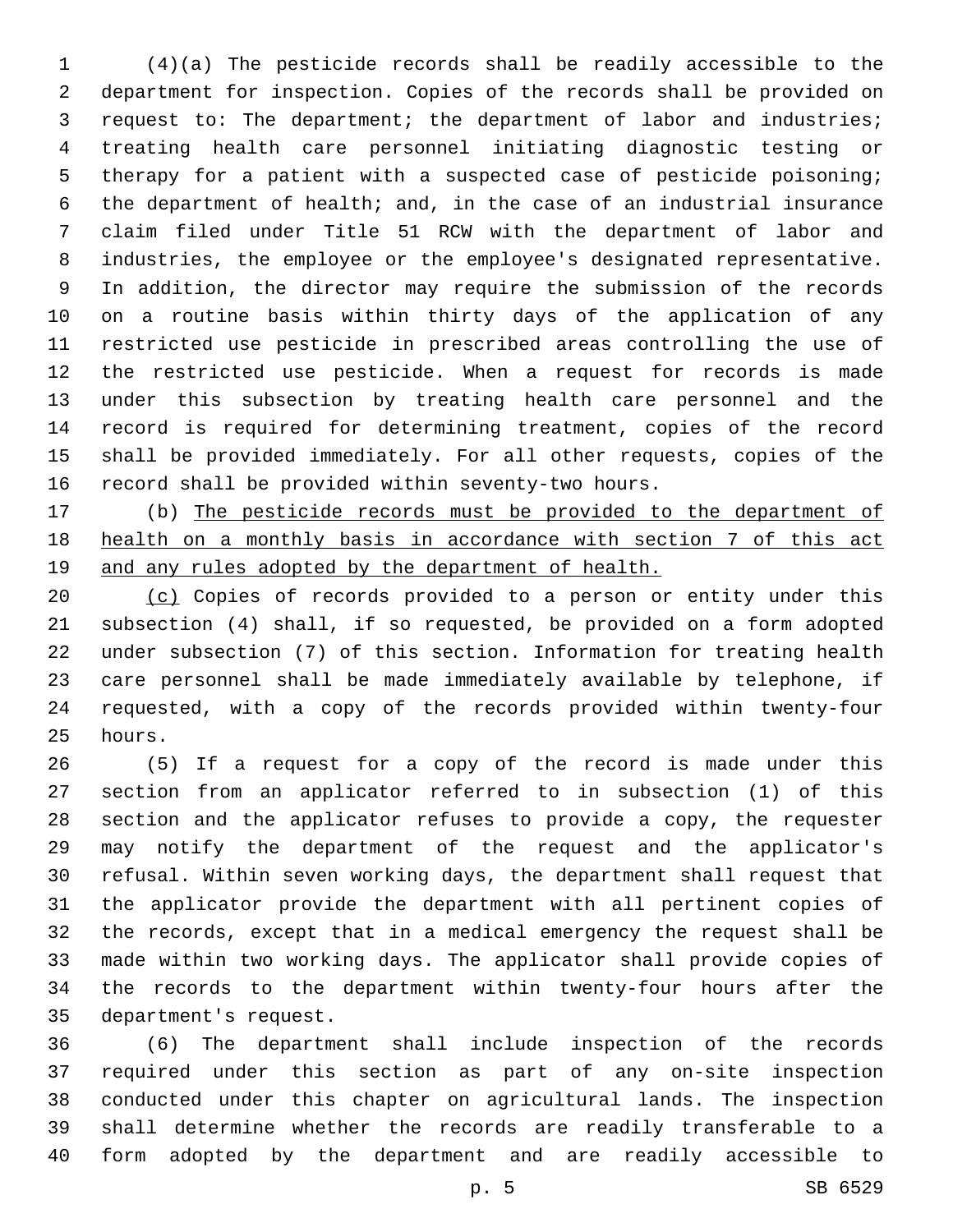employees. However, no person subject to a department inspection may be inspected under this subsection (6) more than once in any calendar year, unless a previous inspection has found recordkeeping violations. If recordkeeping violations are found, the department may conduct reasonable multiple inspections, pursuant to rules adopted by the department. Nothing in this subsection (6) limits the department's inspection of records pertaining to pesticide-related injuries, illnesses, fatalities, accidents, or complaints.

 (7) The department of agriculture and the department of labor and industries shall jointly adopt, by rule, forms that satisfy the 11 information requirements of this section.

 **Sec. 5.** RCW 49.70.119 and 1992 c 173 s 3 are each amended to 13 read as follows:

 (1) An employer who applies pesticides in connection with the production of an agricultural crop, or who causes pesticides to be applied in connection with such production, shall keep records for each application, which shall include the following information:

 (a) The location of the land where the pesticide was applied or 19 site where the pesticide was stored;

(b) The year, month, day, and time the pesticide was applied;

 (c) The product name used on the registered label and the United States environmental protection agency registration number, if applicable, of the pesticide that was applied or stored;

24 (d) The crop or site to which the pesticide was applied;

 (e) The amount of pesticide applied per acre, or other 26 appropriate measure;

27 (f) The concentration of pesticide that was applied;

 (g) The number of acres, or other appropriate measure, to which 29 pesticide was applied;

 (h) If applicable, the licensed applicator's name, address, and telephone number and the name of the individual or individuals making 32 the application;

 (i) The direction and estimated velocity of the wind at the time the pesticide was applied: PROVIDED, That this subsection (i) shall not apply to applications of baits in bait stations and pesticide 36 applications within structures; and

(j) Any other reasonable information required by the director.

 (2) The records shall be updated on the same day that a pesticide is applied. If the employer has been provided a copy of a pesticide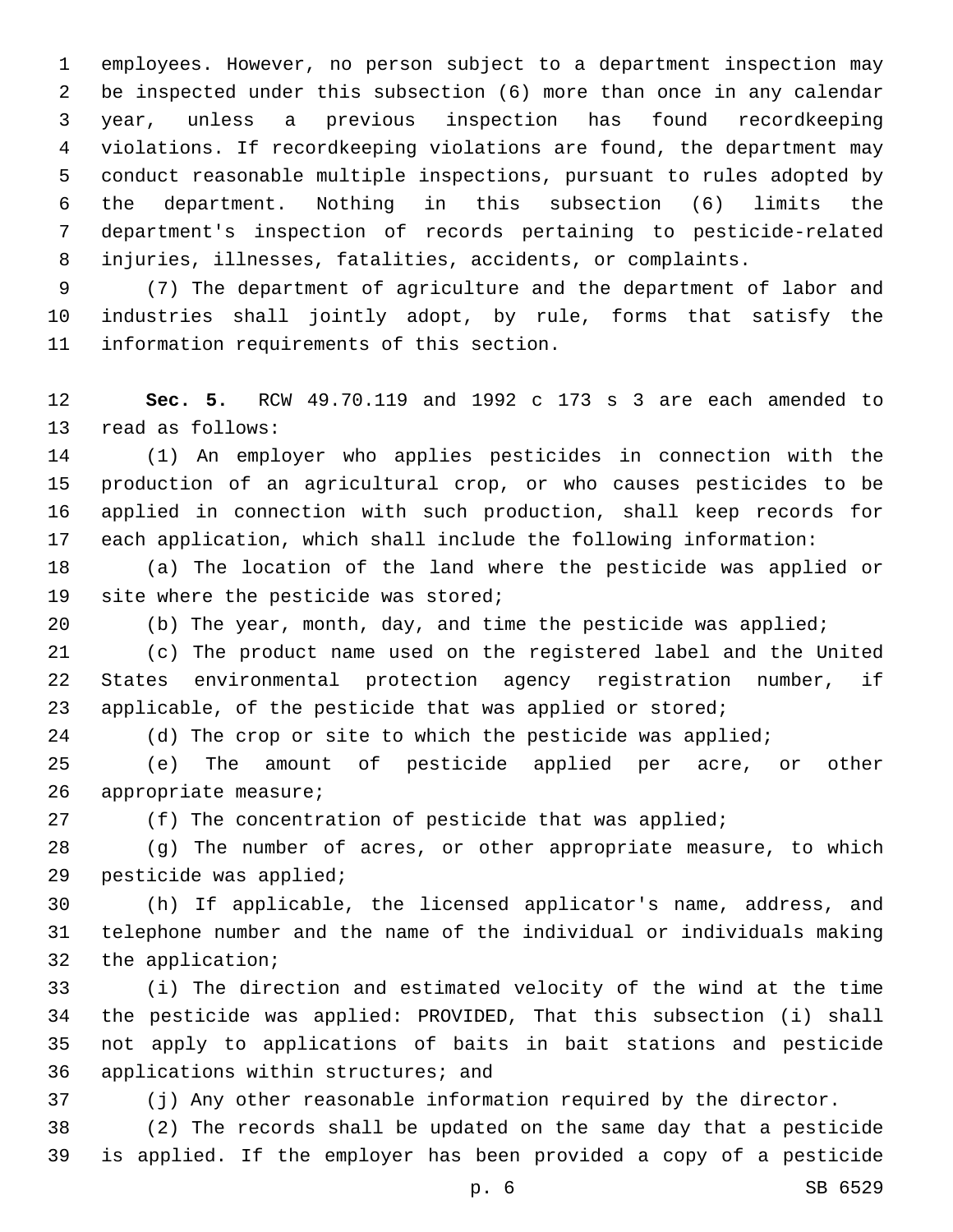application record under RCW 17.21.100(2)(b), the copy may be used as the record of the pesticide application required under this section. The employer shall maintain and preserve the pesticide application records for no less than seven years from the date of the application 5 of the pesticide to which the records refer.

 (3) The pesticide application records shall be readily accessible to the employer's employees and their designated representatives in a central location in the workplace beginning on the day the application is made and for at least thirty days following the application. The employee or representative shall be entitled to view the pesticide application records and make his or her own record from the information contained in the application records. New or newly assigned employees shall be made aware of the accessibility of the application records before working with pesticides or in a work area 15 containing pesticides.

 (4)(a) An employer subject to this section who stores pesticides shall at least once in each calendar year perform an inventory of the pesticides stored in any work area. The pesticide inventory records 19 shall include the following information:

20 (i) The location of the site where the pesticide is stored;

 (ii) The year, month, day, and time the pesticide was first 22 stored;

 (iii) The product name used on the registered label and the United States environmental protection agency registration number, if 25 applicable, of the pesticide that is stored; and

 (iv) The amount of pesticide in storage at the time of the 27 inventory.

 The inventory records shall be maintained and preserved for no less 29 than seven years.

 (b) In addition to performing the annual pesticide inventory required under this subsection, an employer shall maintain a record of pesticide purchases made between the annual inventory dates. In lieu of this purchase record, an employer may obtain from distributors from whom pesticides are purchased a statement obligating the distributor to maintain the purchase records on behalf of the employer and in satisfaction of the employer's obligations under this subsection. The director may require the submission of all purchase records from employers or distributors, covering the purchases during a specified period of time or in a specified 40 qeographical area.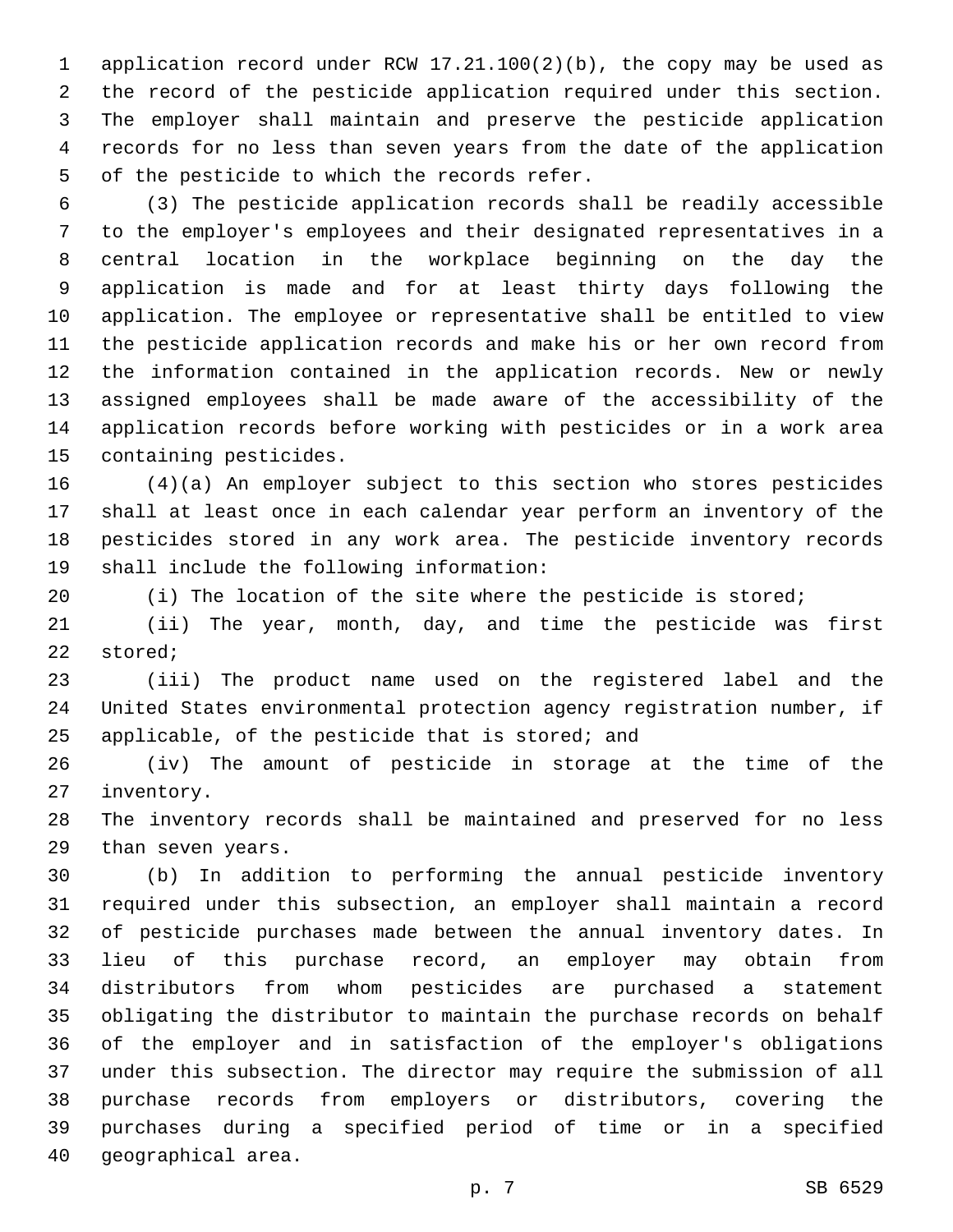(5) If activities for which the records are maintained cease, the records shall be filed with the department. If an employer subject to this section is succeeded or replaced in that function by another person, the person who succeeds or replaces the employer shall retain the records as required by this section but is not liable for violations committed by the former employer under this chapter or rules adopted under this chapter, including violations relating to 8 the retention and preservation of records.

 (6)(a) The records required under this section shall be readily accessible to the department for inspection. Copies of the records shall be provided, on request, to: An employee or the employee's designated representative in the case of an industrial insurance claim filed under Title 51 RCW with the department of labor and 14 industries, treating health care personnel, ((the pesticide incident 15 reporting and tracking review panel,) or department representative. The designated representative or treating health care personnel are not required to identify the employee represented or treated. The department shall keep the name of any affected employee confidential in accordance with RCW 49.17.080(1). When a request for records is made under this subsection by treating health care personnel and the record is required for determining treatment, copies of the record shall be provided immediately. For all other requests, copies of the records shall be provided within seventy-two hours.

 (b) Copies of records provided to any person or entity under this subsection (6) shall, if so requested, be provided or made available on a form adopted under subsection (10) of this section. Information for treating health care personnel shall be made immediately available by telephone, if requested, with a copy of the records 29 provided within twenty-four hours.

 (c) If an employer has reason to suspect that an employee is ill or injured because of an exposure to one or more pesticides, the employer shall immediately provide the employee a copy of the 33 relevant pesticide application records.

 (d) The records required under subsections (1) and (2) of this section must be provided to the department of health on a monthly basis in accordance with section 7 of this act and any rules adopted by the department of health.

 (7) If a request for a copy of a record is made under this section and the employer refuses to provide a copy, the requester may notify the department of the request and the employer's refusal.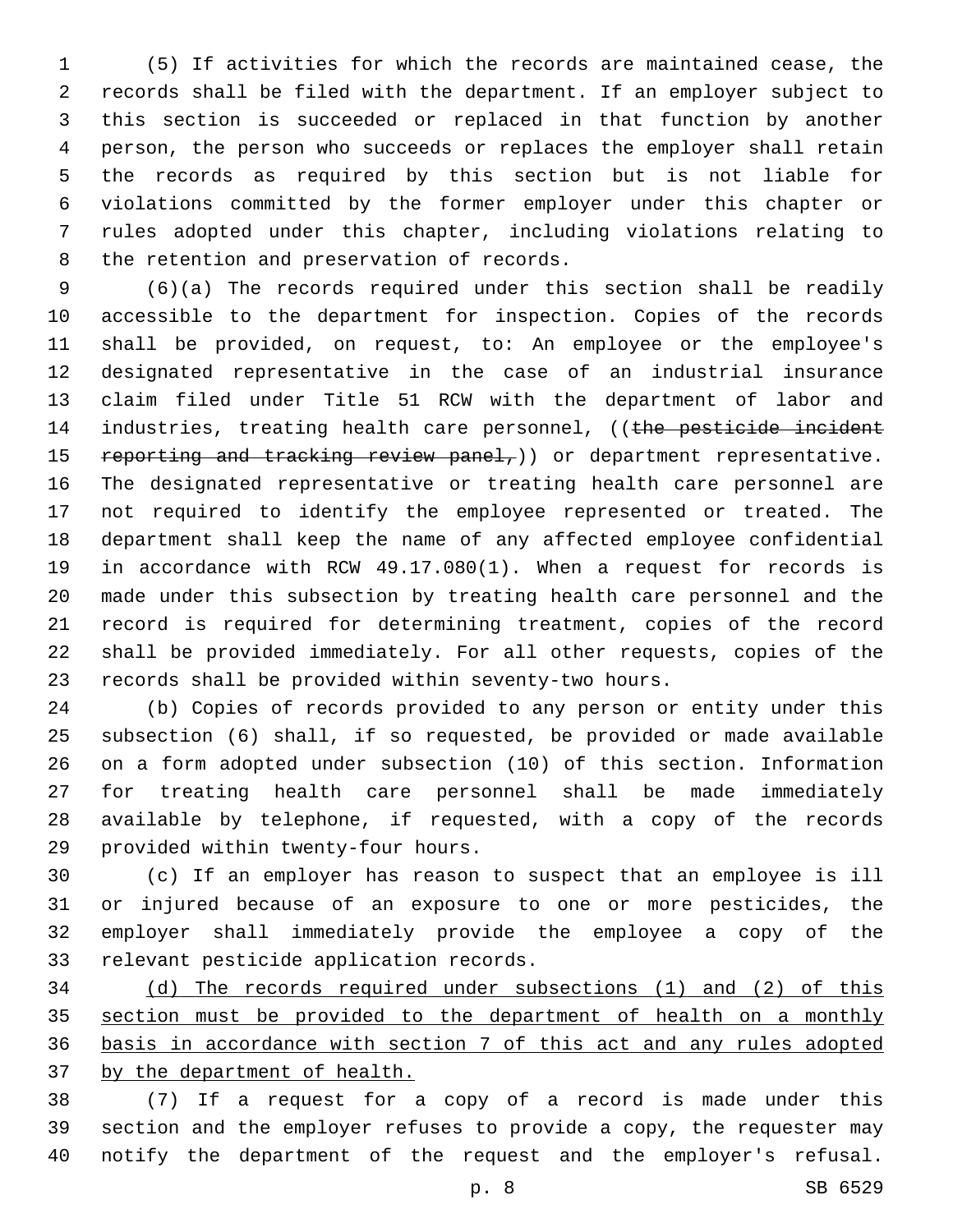Within seven working days, the department shall request that the employer provide the department with all pertinent copies of the records, except that in a medical emergency the request shall be made within two working days. The employer shall provide copies of the records to the department within twenty-four hours after the department's request.6

 (8) The department shall include inspection of the records required under this section as part of any on-site inspection of a workplace conducted under this chapter or chapter 49.17 RCW. The inspection shall determine whether the records are readily transferable to a form adopted by the department, and readily accessible to employees. However, no employer subject to a department inspection may be inspected under this subsection (8) more than once in any calendar year, unless a previous inspection has found recordkeeping violations. If recordkeeping violations are found, the department may conduct reasonable multiple inspections, pursuant to rules adopted by the department. Nothing in this subsection (8) limits the department's inspection of records pertaining to pesticide-related injuries, illnesses, fatalities, accidents, or 20 complaints.

 (9) If an employer has failed to maintain and preserve the records or provide access to or copies of the records as required under this section, the employer shall be subject to penalties 24 authorized under RCW 49.17.180.

 (10) The department of labor and industries and the department of agriculture shall jointly adopt, by rule, forms that satisfy the information requirements of this section and RCW 17.21.100.

 NEW SECTION. **Sec. 6.** A new section is added to chapter 70.104 29 RCW to read as follows:

 (1) The department shall develop a list of individuals who apply to receive notification of pesticide applications on any adjacent 32 property.

 (2) An applicant for inclusion on the pesticide notification list may apply to the department at any time and shall provide the department, on the department's form, the applicant's name, street address, email address, and telephone number of the applicant.

 (3) A person whose name has been included on the pesticide notification list shall notify the department of a need to update the list as soon as possible after a change of email address, street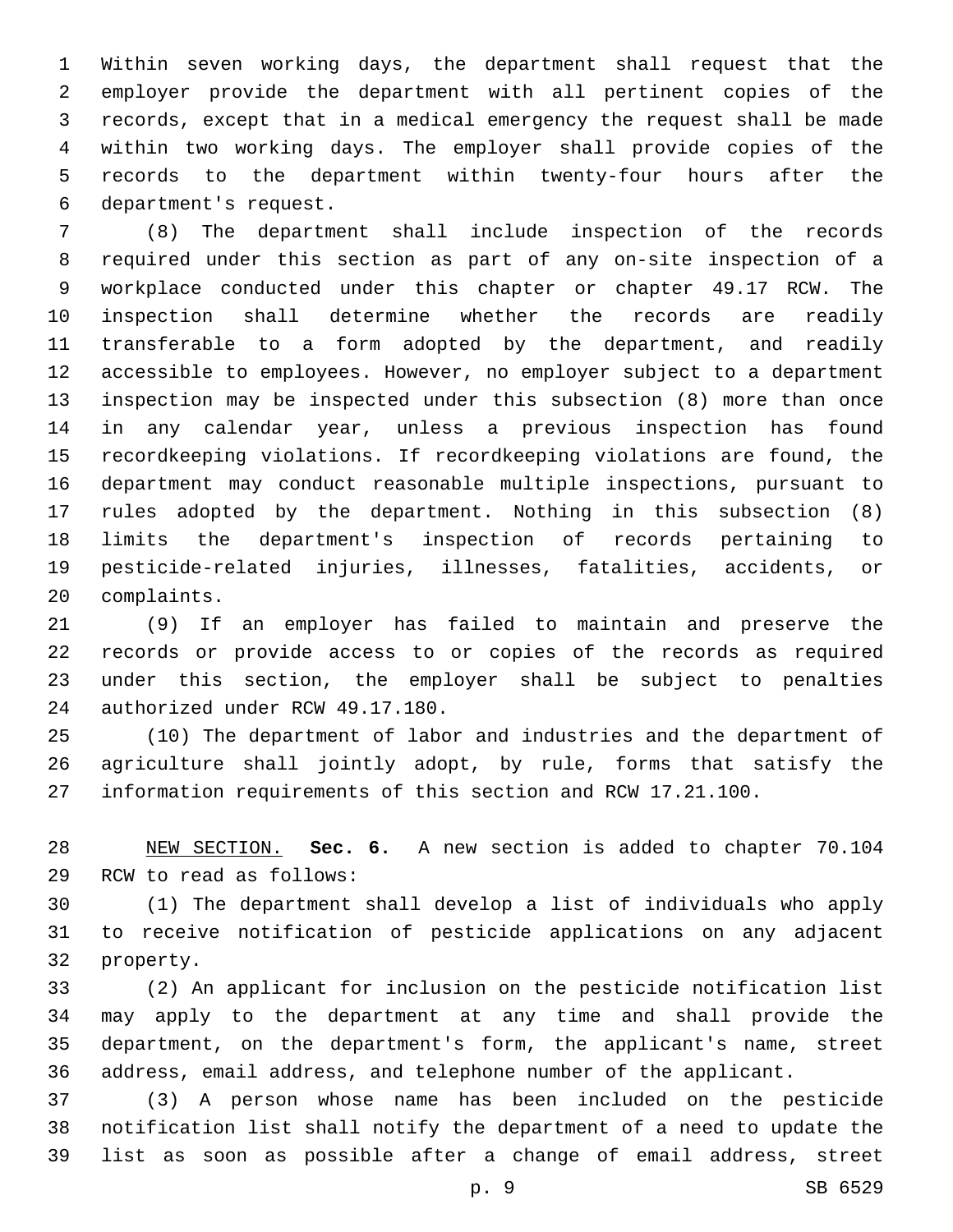address, or telephone number. An applicant shall receive verification that the applicant's name has been placed on the pesticide notification list. The pesticide notification list shall not expire; however, an applicant may request to be removed from the list at any 5 time.

 (4) A pesticide user shall provide notice to the department of an intended pesticide application in accordance with the requirements provided by the department in rule and containing the information described in subsection (5) of this section. The notice shall be provided at least four business days before the intended application.

 (5) Upon receipt of the notice of intended pesticide application, the department shall notify all persons on the pesticide notification list whose street addresses are on adjacent properties to the property of the intended pesticide application, and all persons who own, manage, or control a school, as defined in RCW 17.21.415, or a child day care center, as defined in RCW 43.216.010, that are located on adjacent properties to the property of the intended pesticide application. The notification by the department shall be at least two hours prior to the scheduled application. Notification by the department may be by email, text message, or by telephone, and shall disclose the date and approximate time of the application and provide a link to a web page that contains at least the following:

(a) The time, date, and location of any intended applications;

 (b) The name, address, and telephone number of the pesticide 25 user;

 (c) The name, address, and telephone number of any person who has 27 contracted for the application;

 (d) A list of all pesticides to be applied, including the product name, environmental protection agency registration number, and active 30 ingredients;

(e) The telephone number of the department's pesticide program;

32 (f) The telephone number of the Washington poison control center;

 (g) A statement containing the following: (i) Only protected pesticide handlers should be in a treated area during pesticide application; and (ii) the pesticide should not contact workers or 36 other persons, directly or through drift;

 (h) The restricted-entry interval on the pesticide label and a statement that if pesticide contacts an area, persons should avoid that area for the restricted-entry interval. When two or more pesticides are applied at the same time, the restricted-entry